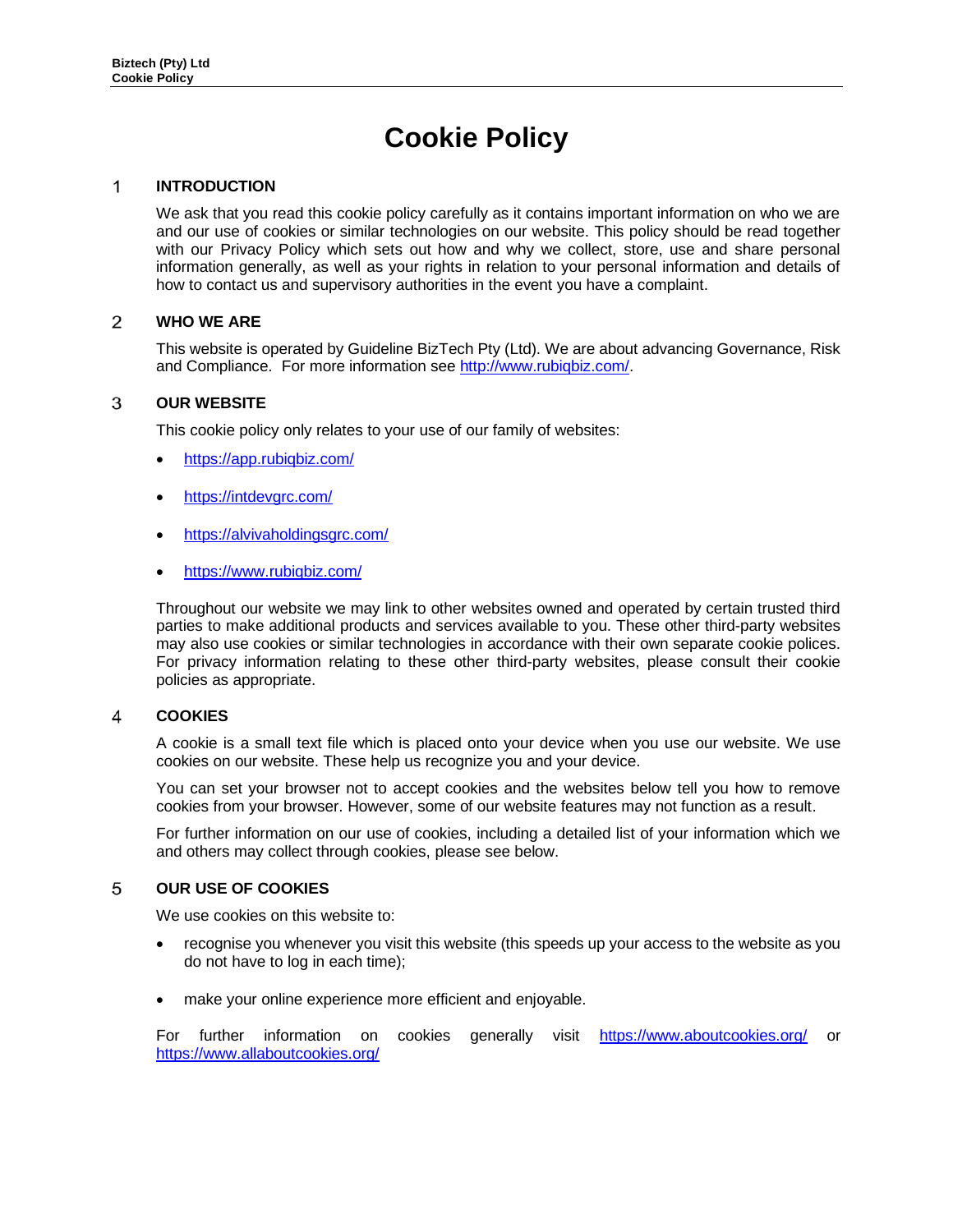# 6 **TYPES OF COOKIES WE USE**

The cookies we place on your device fall into the following categories:

- **Session cookies**—these allow our website to link your actions during a particular browser session. These expire each time you close your browser and do not remain on your device afterwards
- **Strictly necessary cookies**—these cookies are essential for you to be able to navigate our website and use its features. Without these cookies, the services you have asked for could not be provided
- **Performance cookies**—these cookies collect information about how you use our website, eg which pages you go to most often. These cookies do not collect personally identifiable information about you. All information collected by these cookies is aggregated and anonymous, and is only used to improve how our website works
- **Functionality cookies**—these cookies allow our website to remember the choices you make (such as your username, language, last action and search preferences) and provide enhanced, more personal features. The information collected by these cookies is anonymous and cannot track your browsing activity on other websites

# $\overline{7}$ **SAMPLE OF COOKIES WE USE**

The table below provides more information about the cookies we use and why:

| The cookies we use | What they do                                                                                                                                                                                                                                                                                                        |
|--------------------|---------------------------------------------------------------------------------------------------------------------------------------------------------------------------------------------------------------------------------------------------------------------------------------------------------------------|
| Page-View Tracking | This is a web analytics service which uses cookies to show us how<br>visitors found and explored our site. It provides us with information<br>about the behavior of our visitors (e.g. how long they stayed on the<br>site, the average number of pages viewed) and also tells us how<br>many visitors we have had. |
| Navigational       | We using cookies to store redirection data, an example, when<br>opening a linked created by us in an email, after signing in, we<br>navigate the user to the action screen.                                                                                                                                         |
| Authorization      | We save roles used by the software to determine access within the<br>product.                                                                                                                                                                                                                                       |
| Timeouts           | When opening new windows from within the product, we pass<br>timeout cookies to keep the window/session active for a period of<br>time.                                                                                                                                                                             |